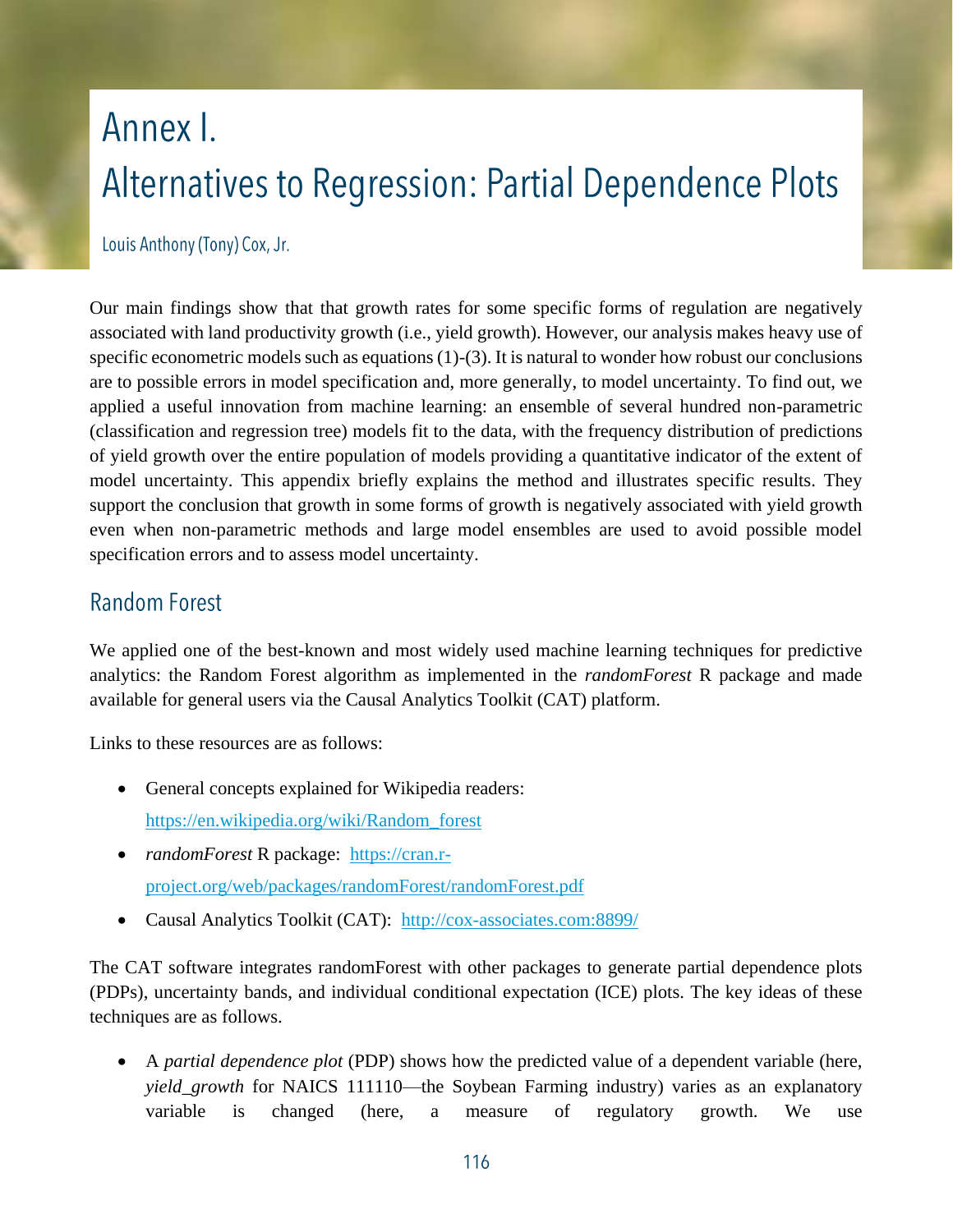"*l\_rel\_restrictions\_growth21*"—the one-year lagged value of growth rate in regulatory restrictions associated with command-and-control regulations—for purposes of illustration) while holding all other variables fixed at their current values in the data set.<sup>1</sup> (This corresponds to a "natural direct effect" of the predictor on the dependent variable, in the terminology of causal analysis.) The PDP in Figure 1 averages predicted values of *yield growth* from 500 trees in a random forest ensemble of predictive models as the value of the predictor *l\_rel\_restrictions\_growth21* is varied.

- *Uncertainty bands* for the PDP, illustrated in Figure 2, are derived by discarding the most extreme tails (in Figure 2, the upper 5% and lower 5%) of the frequency distribution of predicted values of the dependent variable for each value of the explanatory variable being varied. The width of the uncertainty band at any point reflects the impact of model uncertainty on predictions: if the correct model were known with certainty, then there would be no spread in these bands, since the correct value could be predicted with certainty by using the correct model.
- *Individual conditional expectation (ICE) cluster plots* search for heterogeneity (e.g., sensitive subpopulations of years in which variations in regulatory growth had exceptionally large or small impacts on yield growth) by clustering predicted responses for each individual case (row) in the data set. Figure 3 shows that, in this application, such clustering did not identify much heterogeneity: the ICE cluster plots are roughly parallel and relatively close to each other, indicating that the approximate size and direction of effects of changes in *l\_rel\_restrictions\_growth21* is on changes in *yield\_growth* were relatively uniform throughout the data set.

Overall, these results suggest that our main findings from regression analysis hold up well when more flexible and relatively assumption-free (non-parametric ensemble learning) techniques are used. Although we only explored machine learning methods for a few selected associations, the results illustrated in Figures 1-3 suggest that measures of causal impacts (natural direct effects) that do not depend on the relatively restrictive assumptions of regression modeling still show that measures of growth in some types of regulations are negatively associated with yield growth.

<sup>&</sup>lt;sup>1</sup> Variables are defined and constructed in the same ways as in Chapter 4.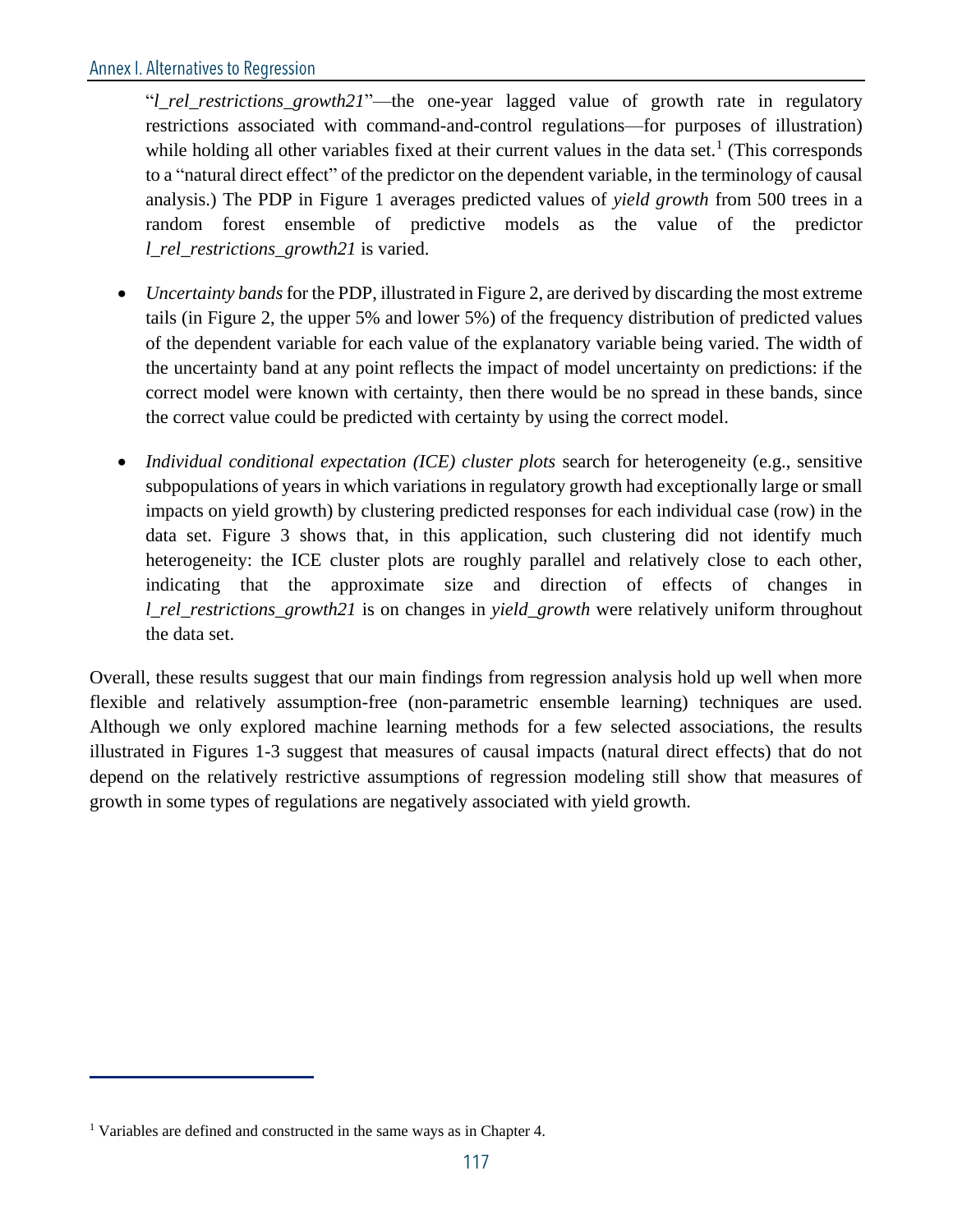Figure 1. Example of a PDP generated by CAT software. Yield growth (*yield-growth*) in industry 111110 is significantly negatively associated with growth in regulations (*l\_rel\_restrictions\_growth21*) in nonparametric analysis (Spearman's rack correlation =  $0.083$ ,  $p < 0.00001$ )



## Partial Dependence on "I\_rel\_restrictions\_growth21"

The partial dependence plot shows that the association between  $\langle$  l\_rel\_restrictions\_growth21  $>$  and  $\langle$  yield\_growth  $>$  is: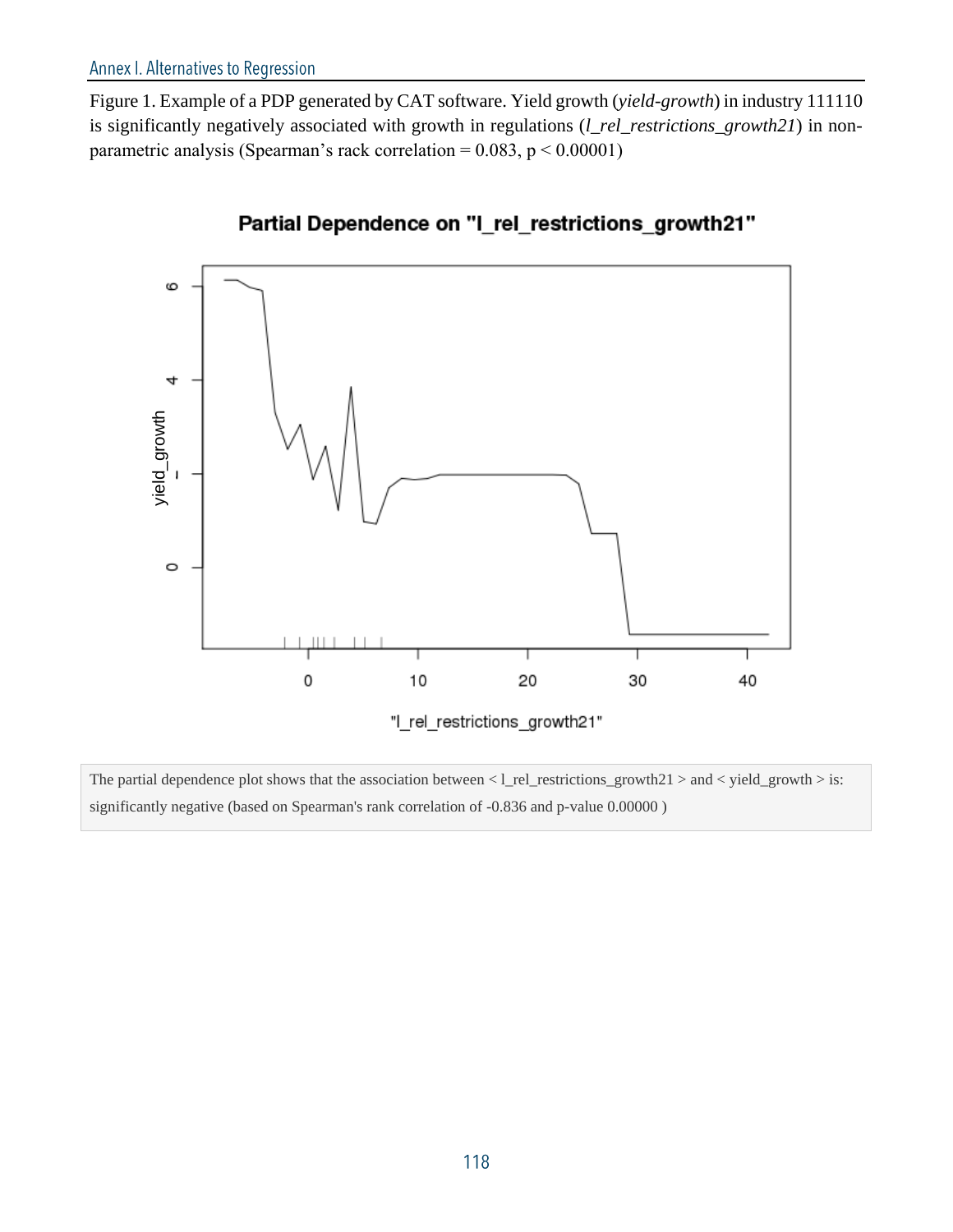Figure 2. Example of 90% uncertainty bands around the PDP showing the range within which 90% of model predictions for *yield\_growth* lie for each value of *l\_rel\_restrictions\_growth21.* Even with model uncertainty, it is clear that the association is negative.





I\_rel\_restrictions\_growth21